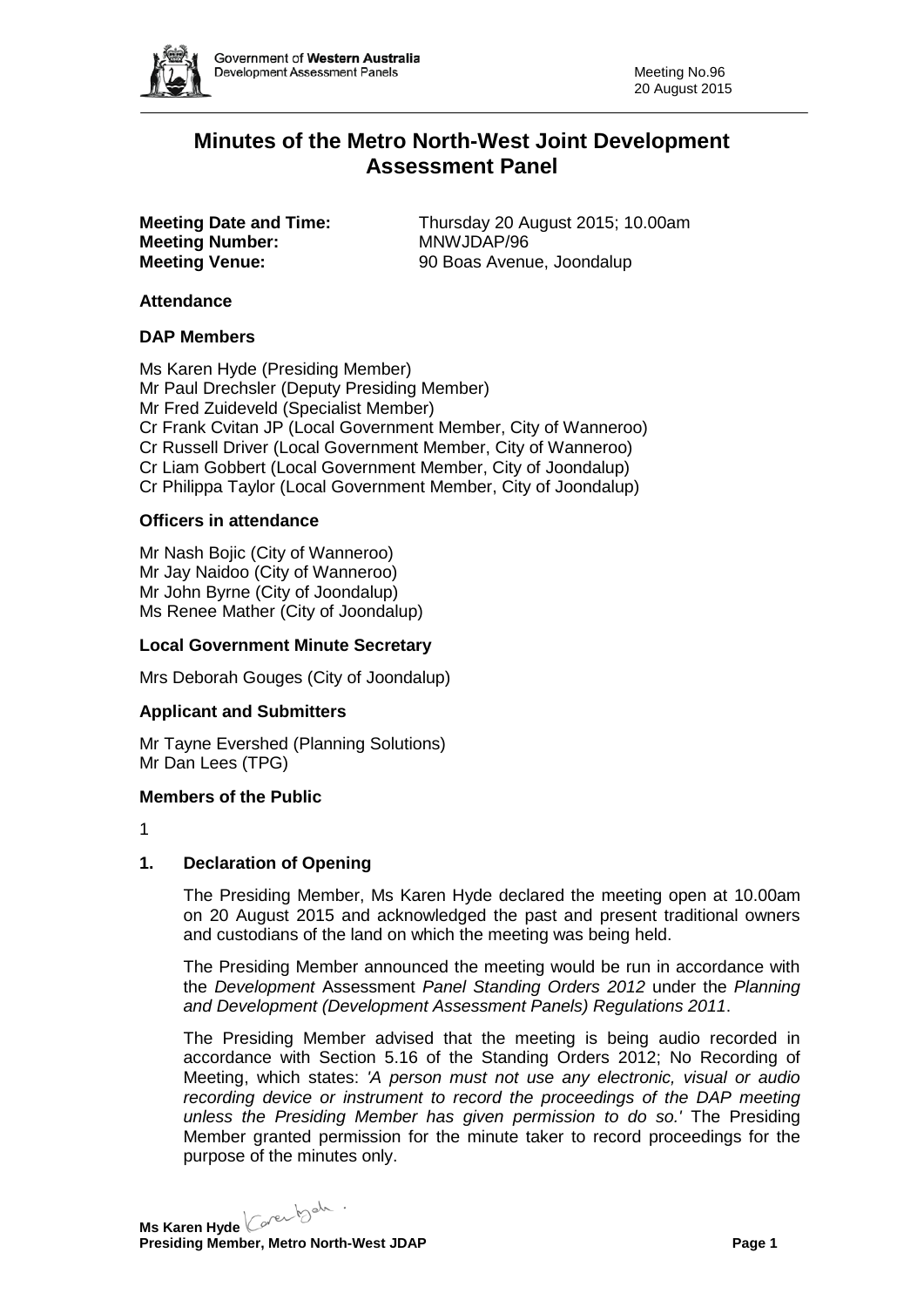

# **2. Apologies**

Cr John Chester (City of Joondalup)

# **3. Members on Leave of absence**

Nil

# **4. Noting of minutes**

Minutes of the Metro North-West JDAP Meetings No.94 and No.95 held on the  $14<sup>th</sup>$  and  $17<sup>th</sup>$  August 2015 were not available for noting at the time of meeting.

# **5. Declaration of Due Consideration**

All members declared that they had duly considered the documents.

# **6. Disclosure of interests**

Nil

# **PROCEDURAL MOTION**

**Moved by:** Ms Karen Hyde **Seconded by:** Mr Fred Zuideveld

That the application at Item 9.1 be heard prior to Item 7.1.

# **The Procedural Motion was put and CARRIED UNANIMOUSLY.**

Cr Frank Cvitan JP and Cr Russell Driver (City of Wanneroo) joined the panel at 10.06am

# **7. Deputations and presentations**

**7.1** Mr Tayne Evershed (Planning Solutions) addressed the DAP for the application at Item 8.1.

# **8. Form 1 - Responsible Authority Reports – DAP Application**

| Showroom, Warehouse, Recreation Centre and |
|--------------------------------------------|
|                                            |
|                                            |
|                                            |
|                                            |
|                                            |
|                                            |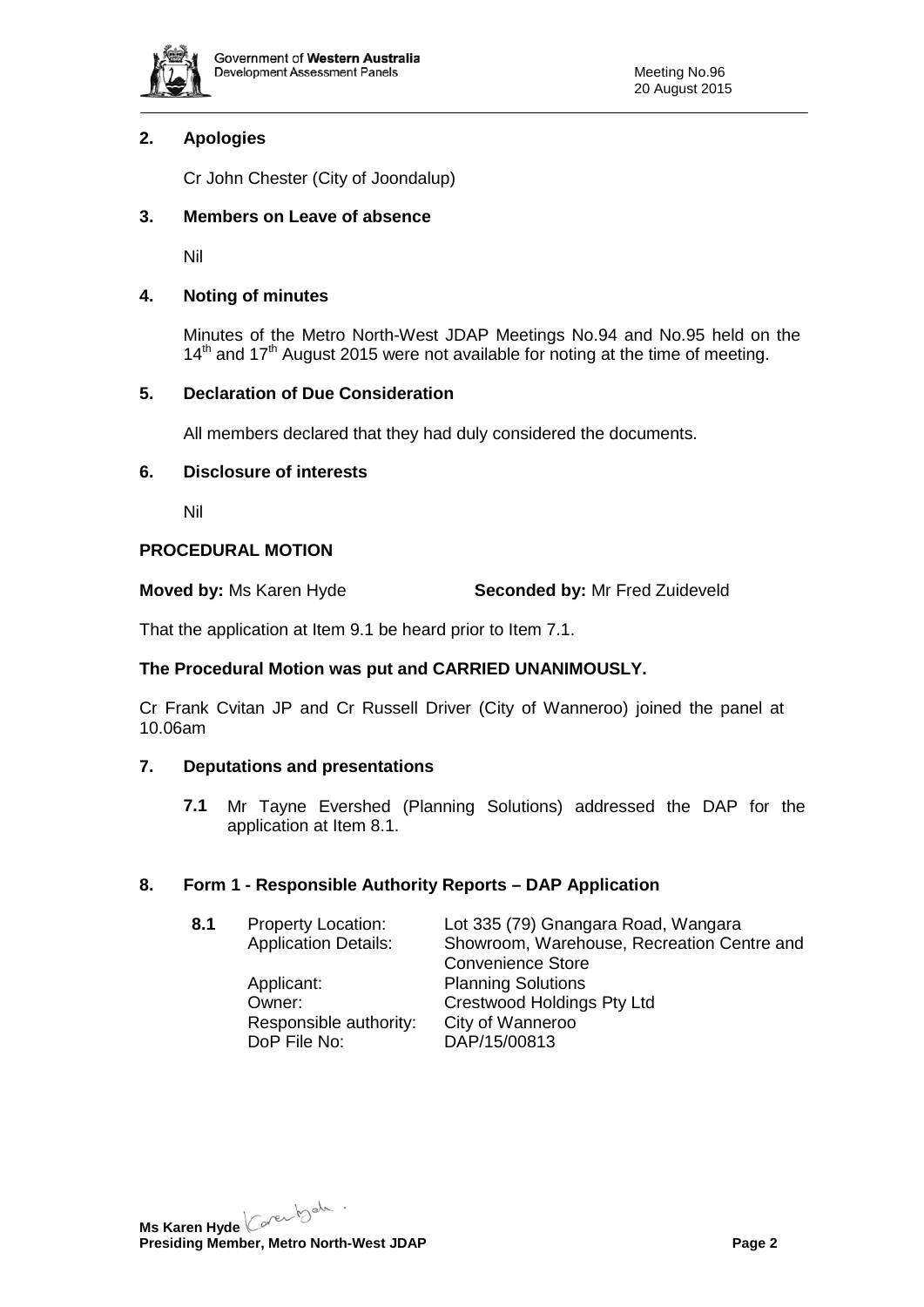

# **REPORT RECOMMENDATION / PRIMARY MOTION**

**Moved by:** Cr Frank Cvitan **Seconded by:** Cr Russell Driver

That the Metro North-West JDAP resolves to:

**Approve** DAP Application reference DA2015/997 and accompanying plans in accordance with the provisions of the City of Wanneroo's District Planning Scheme No. 2, subject to the following conditions:

a) The proposed **'Showroom', 'Warehouse', 'Recreation Centre'** and **'Convenience Store'**, as depicted on the approved plans, shall accord with the following definitions contained within District Planning Scheme No. 2:

*"Showroom means premises wherein goods are displayed and may be offered for sale or hire excluding the sale of foodstuffs, liquor or beverages, items of clothing or apparel (except as hereinafter stipulated in this definition) or personal adornment, magazines, books, newspapers or paper products, and medicinal or pharmaceutical products unless assembled or manufactured on the premises. The term includes the sale of secondhand clothing or apparel by welfare and charitable agencies with the approval of Council."*

*"Warehouse means premises used for storage of goods and may include the carrying out of commercial transactions involving the sale of such goods by wholesale."*

*"Recreation Centre means any premises used for physical exercise or sports including swimming, ice skating, ten pin bowling, cricket, tennis, squash, soccer, billiards and similar activities."*

*"Convenience Store means any land and or buildings used for the retail sale of convenience goods being those goods commonly sold in supermarkets, delicatessens and newsagents but including the sale of petrol and petroleum products and motor vehicle accessories and operated during hours which include but which may extend beyond normal trading hours and providing associated parking. The buildings associated with a convenience store shall not exceed 300m2 gross leasable area."*

- b) This approval is valid for a period of two years from the date of approval. If the subject development is not substantially commenced within the two year period, the approval shall lapse and be of no further effect.
- c) Floodlighting being designed in accordance with the Australian Standards for the Control of Obtrusive Effects of Outdoor Lighting (AS4282) and shall be internally directed to not overspill into nearby lots. All floodlights shall be oriented and hooded to eliminate disturbance to occupants on the surrounding properties.
- d) All refuse shall be stored within the designated bin enclosure/s and shall be collected from the site by a private contractor at the cost of the applicant/owner.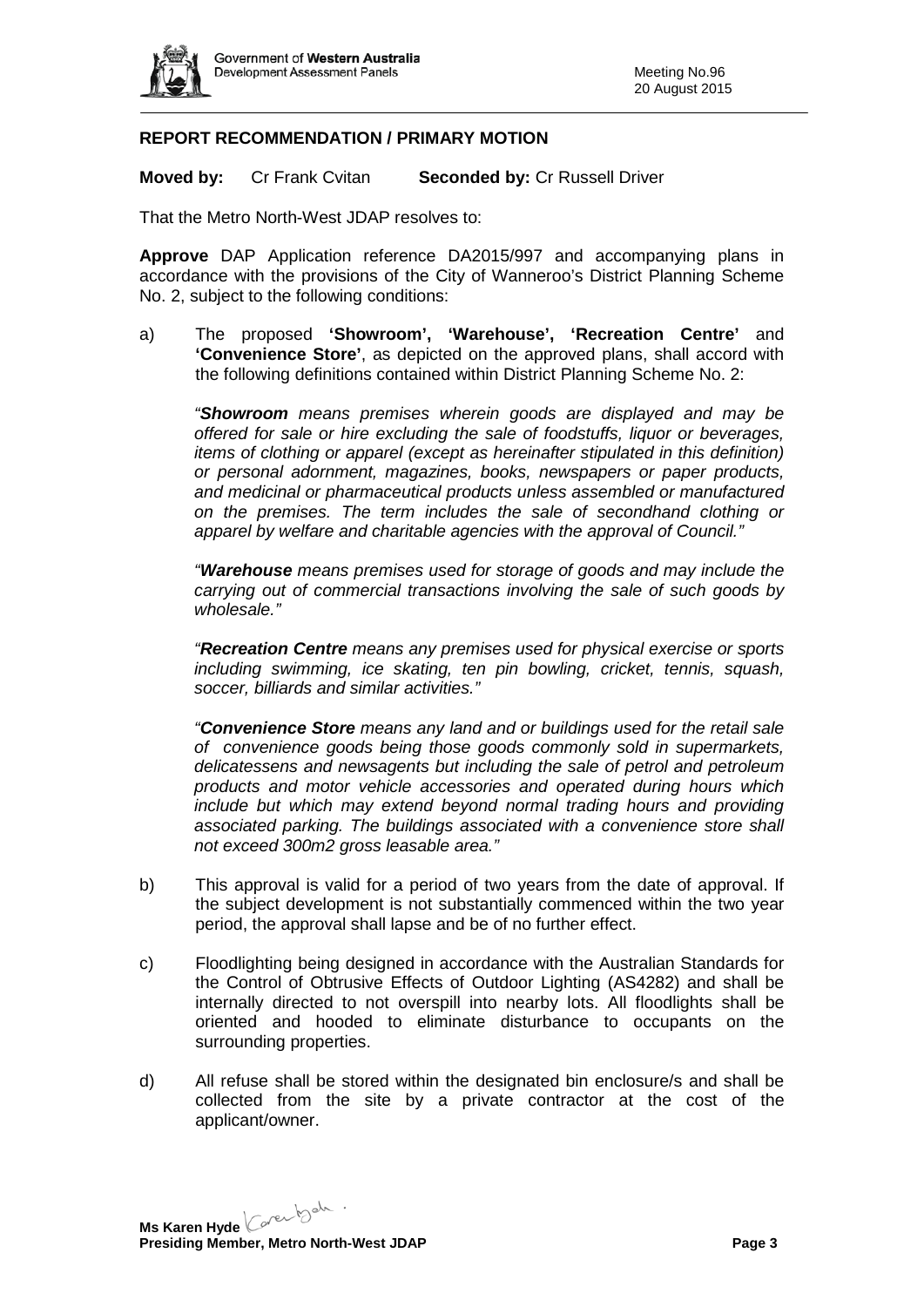

- e) Detailed landscaping and reticulation plans for the subject site and adjacent road verge shall be lodged for approval by the City within six (6) months from the date of this approval. Planting and installation shall be in accordance with the approved landscaping and reticulation plans and completed prior to the occupation of the development and thereafter maintained to the City's satisfaction.
- f) Parking areas, driveway and points of ingress and egress shall be designed in accordance with the Australian Standard for Off-Street Car parking (AS2890) and shall be drained, sealed, marked and thereafter maintained to the City of Wanneroo's satisfaction.
- g) All proposed crossovers are to be constructed in concrete to the City of Wanneroo's commercial specifications.
- h) The parking areas and associated access depicted on the approved plans shall not be used for the purpose of storage or obstructed in any way at any time, without the prior written approval of the City of Wanneroo.
- i) An on-site stormwater drainage system, capable of containing a 1:100 year storm event of 24 hours duration shall be provided. Plans illustrating the system shall be submitted to the City for its approval prior to the commencement of development.
- j) A non-sacrificial anti graffiti coating shall be applied to the external surfaces of the development prior to its practical completion. In the event of any graffiti being applied to these areas, the proponent shall take steps to remove the graffiti as soon as reasonably practical to the satisfaction of the City of Wanneroo.
- k) The applicant shall undertake adequate measures to minimise any impacts of dust and sand drift from the site.
- l) The applicant/landowner shall ensure compliance with the Environmental Protection (Noise) Regulations 1997 as outlined within the Environmental Acoustic Assessment dated 21 May 2015 completed by Lloyd George Acoustics Pty Ltd.
- m) The pylon signs ('Bulkyplex' and '7-Eleven') are approved for the locations marked "A" on the approved plans. By this condition, the landowner agrees to the relocation of these pylon signs at their own cost to the locations marked "B" on the approved plans when the land identified as '*Other Regional Road'* under the *Metropolitan Region Scheme* is acquired for road widening purposes. No further planning approval will be required for the relocation of the signs referred to in this condition.
- n) The proposed 'Bulkyplex' pylon sign as indicated in the red on the approved plan shall be reduced in height to 8.0 metres and width of 2.5 metres so as to comply with the City of Wanneroo Signs Local Planning Policy.
- o) The proposed '7-Eleven' pylon sign as indicated in the red on the approved plan shall be reduced in height to 6.0 metres so as to comply with the City of Wanneroo Signs Local Planning Policy.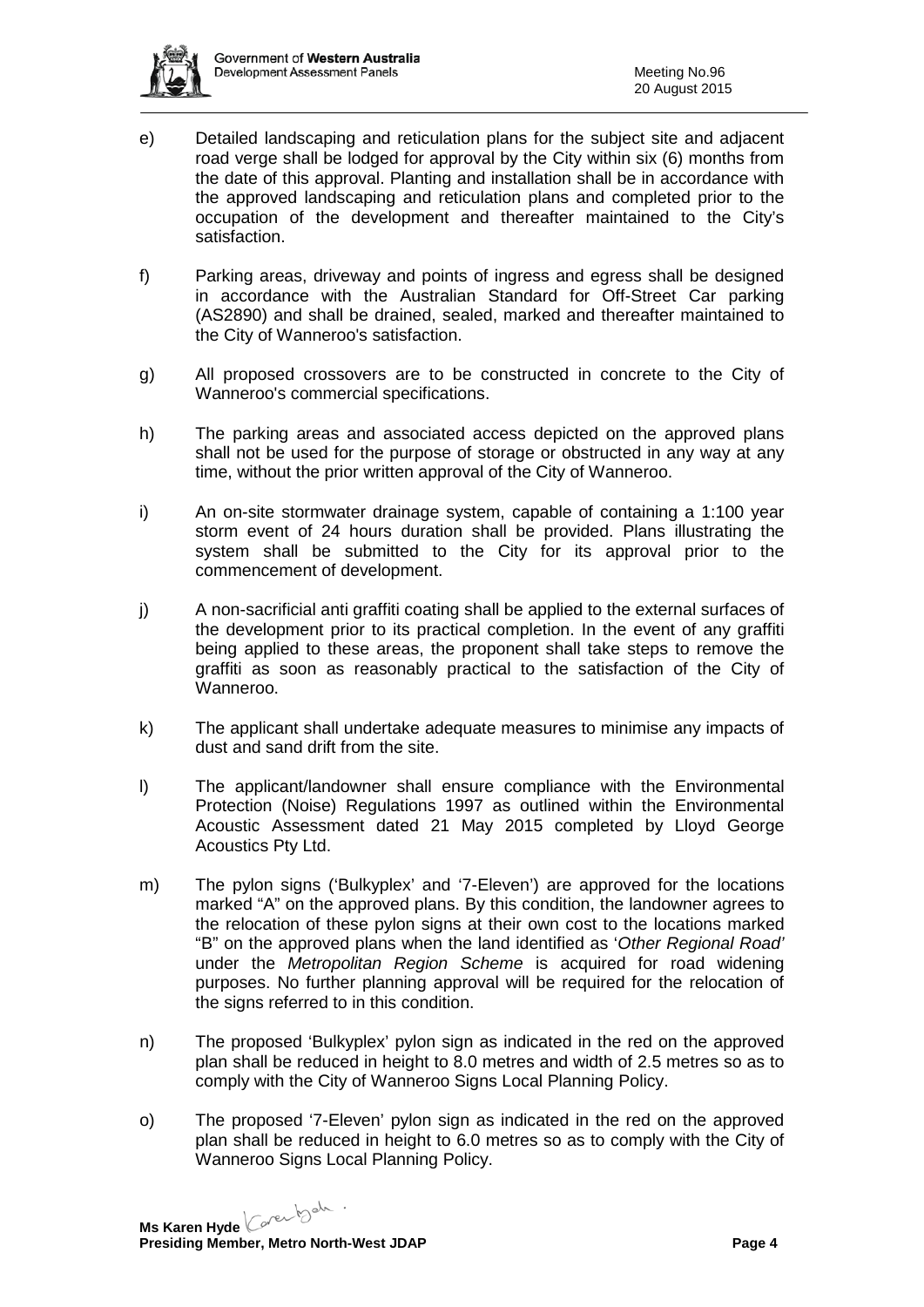

- p) The applicant shall adhere to the recommendations contained within the road safety audit report prepared by Transcore dated 15 April 2015, submitted with this application. The recommendations are to be carried out at the full cost of the applicant to the specification and satisfaction of the City of Wanneroo.
- q) The landowner shall make a contribution to the City of Wanneroo for the provision of arterial roads and associated facilities (including administrative costs) to service the East Wanneroo Structure Planning Cell No. 7, prior to the issue of a building license and in accordance with Part 10 of the City of Wanneroo District Planning Scheme No. 2.
- r) The applicant shall, in accordance with Part 10.14.3(e) of the City's District Planning Scheme No. 2, make arrangement for Gnangara Road to be widened in accordance with the attached land requirements plan (**Attachment 6)** to the satisfaction and specification of the City of Wanneroo.

### **Advice Notes**

- 1. The City does not undertake to ascertain the validity of signatures nor the authority of the persons nominated as owners.
- 2. This is a planning approval only and is issued under the City of Wanneroo's District Planning Scheme No. 2 and the Metropolitan Region Scheme. It is the proponent's responsibility to comply with all other applicable legislation and obtain all required approvals, licences and permits prior to commencement of this development.
- 3. This planning approval does not take into account any restrictive covenants. It is the proponent's responsibility to ensure that the development will not result in a conflict of contractual obligations.
- 4. In relation to condition k, adequate measures to minimise any impacts of dust and sand drift from the site include all requirements as stipulated within the Department of Environmental Regulation's '*A guide for managing the impacts of dust and associated contaminants from land development sites, contaminated sites remediation and other related activities*'.
- 5. In relation to condition q, the applicant is advised to contact the City of Wanneroo to obtain a quotation for the payment of developer contribution in accordance with Part 10 of District Planning Scheme No. 2.
- 6. In relation to condition m, failure to relocate the signs to location 'B' to the satisfaction of the City at the reasonable time will be considered a non-compliance with this approval.

# **PROCEDURAL MOTION**

**Moved by:** Mr Fred Zuideveld **Seconded by:** Mr Paul Drechsler

That the application be DEFERRED to a future meeting so that the proponent is given the opportunity to look at a redesign of the retail component of the service station to reorientate the building towards the street.

#### **The Procedural Motion was put and CARRIED UNANIMOUSLY.**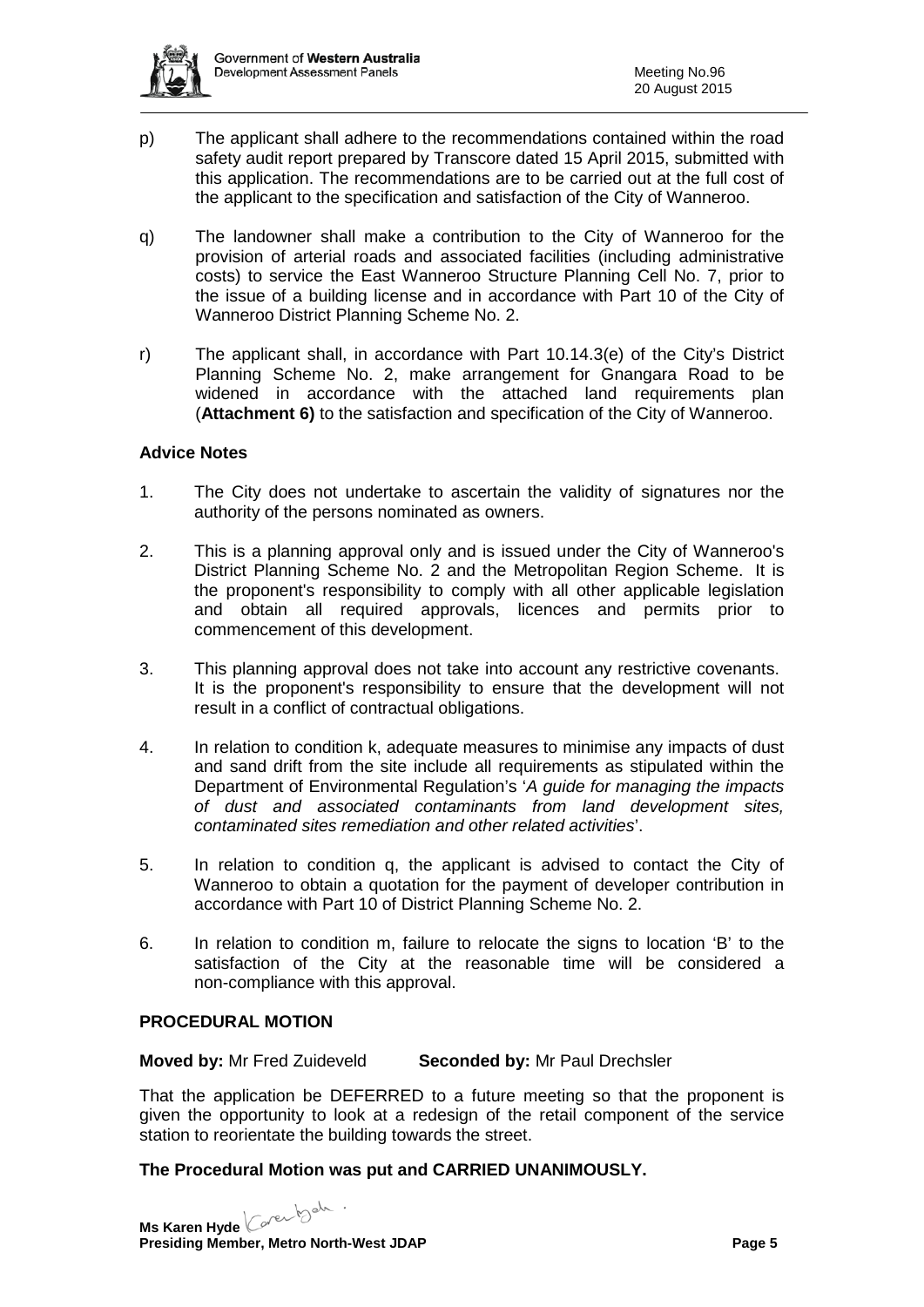

### **9. Form 2 – Responsible Authority Reports - Amending or cancelling DAP development approval**

| 9.1 | <b>Property Location:</b><br><b>Application Details:</b> | Lot 929 (1244) Marmion Avenue, Currambine<br>Modifications to approved cinema complex and<br>car park |
|-----|----------------------------------------------------------|-------------------------------------------------------------------------------------------------------|
|     | Applicant:<br>Owner:                                     | TPG Town Planning, Urban Design and Heritage<br>Roman Catholic Archbishop and Davidson Pty            |
|     | Responsible authority:<br>DoP File No:                   | Ltd<br>City of Joondalup<br>DP/13/00791                                                               |

# **REPORT RECOMMENDATION / PRIMARY MOTION**

**Moved by:** Cr Liam Gobbert **Seconded by:** Cr Philippa Taylor

That the Metro North-West JDAP resolves to:

- 1. **Accept** that the DAP Application reference DP/13/00791 as detailed on the DAP Form 2 dated 17 June 2015 is appropriate for consideration in accordance with regulation 17 of the *Planning and Development (Development Assessment Panels) Regulations 2011*;
- 2. **Approve** the DAP Application reference DP/13/00791 as detailed on the DAP Form 2 dated 17 June 2015 and accompanying plans A01.100, A6-1, CC2-0, CC7-1 and CC7-2 in accordance with the provisions of the *City of Joondalup District Planning Scheme No. 2* and the *Metropolitan Region Scheme*, for the minor amendment to the approved cinema complex and car park at Lot 929 (1244) Marmion Avenue, Currambine, subject to:

# **Amended Condition**

1. A pedestrian path shall be provided from the cinema/retail car park to Lot 1574 (64) Delamere Avenue, Currambine, to the satisfaction of the City.

#### **Advice Note**

1. All other conditions and requirements detailed on the previous approval dated 26 February 2014 shall remain unless altered by this application.

**The Report Recommendation/Primary Motion was put and CARRIED UNANIMOUSLY.**

*Cr Liam Gobbert and Cr Philippa Taylor (City of Joondalup) left the panel at 10.06am.*